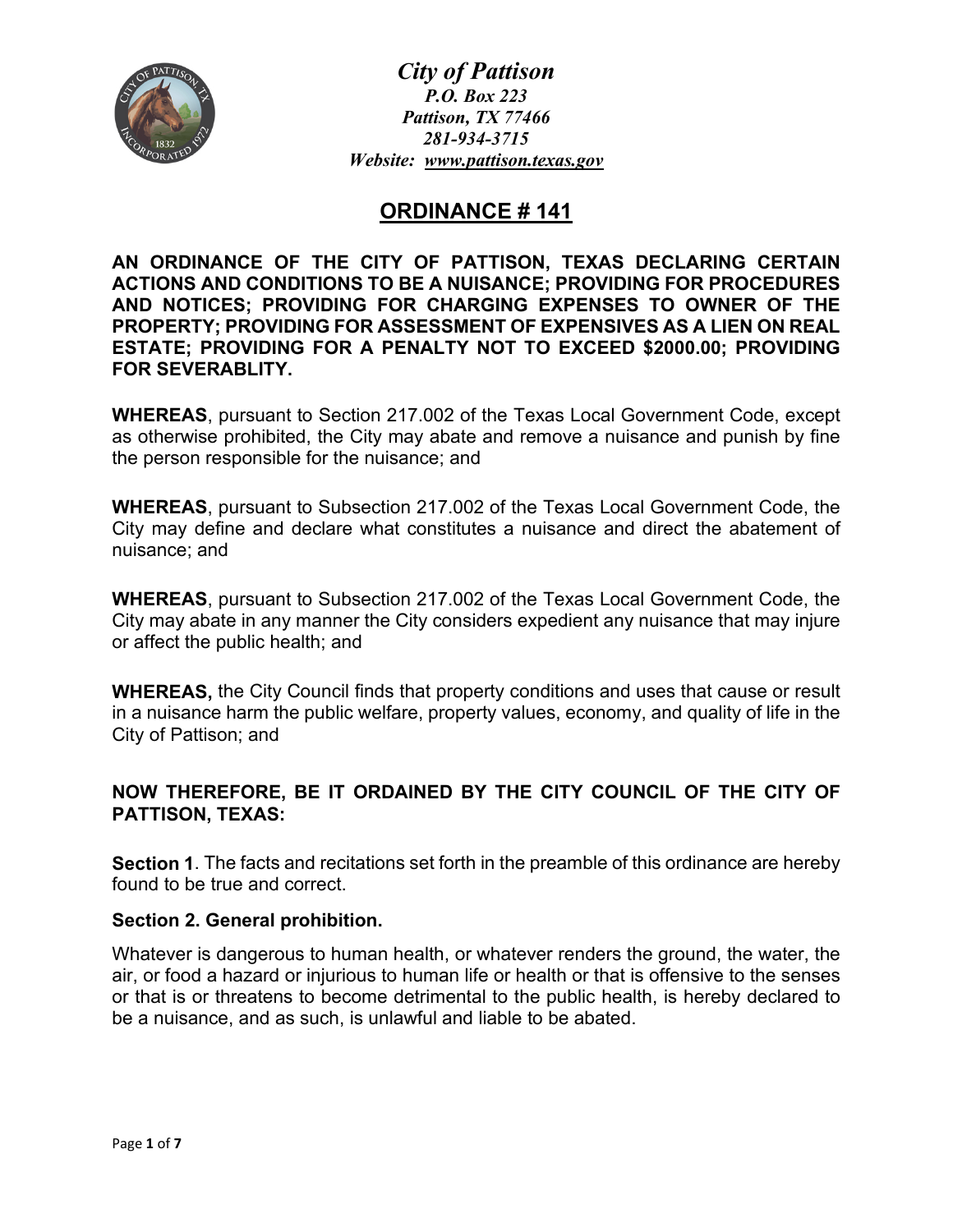### **Section 3. Specific enumeration; declared a nuisance.**

It shall be unlawful for any person, business, or corporation, to store, leave, accumulate, maintain, use, place, deposit, leave or permit to be or remain on any public or private property any of the following items, or conditions, within the corporate limits of the City. Said action is hereby declared to be and constitutes a nuisance and is unlawful.

The following nuisance items shall not be deemed or construed to be conclusive, limiting, or restrictive:

- (1) *Construction materials,* including all waste, debris, concrete, lumber, rock/brick, metal, or other materials resulting from construction or demolition.
- (2) *Earth materials,* including substances such as dirt, sand, gravel, mud, clay, wood chips, limbs or brush capable of blowing or spilling thereby creating unsightliness and/or creating a hazard for the general public.
- (3) *Garbage,* including decayable waste from public and private residences, businesses, establishments and restaurants including vegetable, animal and fish offal, and animal and fish carcasses.
- (4) *Junk,* including worn out, used and/or discarded material or items, including, but not limited to, odds and ends, lawn maintenance equipment, dilapidated or junked trailers, travel trailers or boats, automotive parts or other machinery parts, furniture, iron or other scrap metal, propane tanks, tires, and glass.
- (5) *Litter,* including garbage, refuse and rubbish and all other waste material which if thrown or deposited as herein prohibited tends to create a danger to public health, safety and welfare.
- (6) *Weeds, grass, or other uncultivated plants* which grow in such profusion as to harbor vermin, reptiles or rodents, or create a fire hazard; and weeds or grass which attain a height greater than twelve (12) inches. Exemptions from the provisions of this section are as follows:
	- a. Actively utilized crop production and/or grazing areas.
	- b. Heavily wooded areas containing uncultivated grass, weeds, or underbrush.
	- c. Property which is used for the production of hay if said property is a minimum lot size of five (5) acres and a mowed fifty-foot wide buffer is maintained adjacent to property used for residential or commercial purposes.
- (7) *Stagnant water* deposited or allowed to remain into, upon, or along any drain, gutter, alley, sidewalk, street, or vacant lot or upon any public or private premises.
- (8) *Fences* in deteriorated condition or subject to falling down due to lack of maintenance or damage, or that have been repaired with materials that are not comparable to the original fence construction.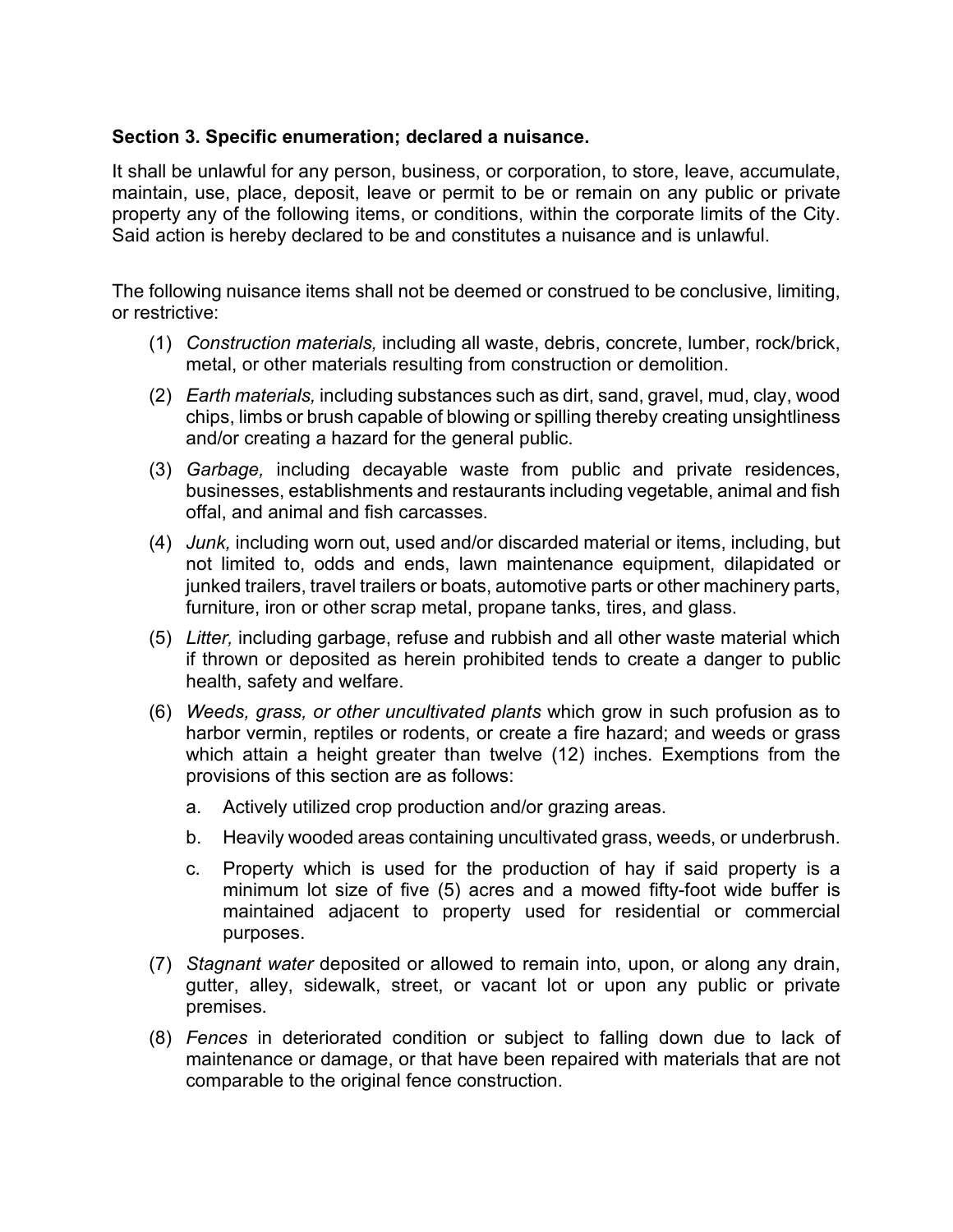(9) *Appliances* intended for indoor use, working or nonworking, used, stored, abandoned or located anywhere in the public view such as: refrigerators, freezers, microwaves, washers, dryers and televisions.

### **Section 4. Burning prohibited.**

It shall be unlawful for any person, business, or corporation, to allow, or permit any burning within the corporate limits of the City of Pattison, of any item declared to be a nuisance item.

### **Section 5. Duty to abate nuisances.**

- (a) It shall be the duty of the owner or his agent or the occupant of any lot, building, premises, or place where any nuisance may exist, to remove, abate, or destroy the same without delay. On any refusal or failure by any owner or occupant of any lot, building, or place of any kind where a nuisance exists, the City through its appointed designee may abate the nuisance as provided herein.
- (b) Whenever any nuisance is found in any place for removal, abatement, or destruction of which no person can be held liable under the provisions hereof, the City, through its appointed designee, may remove, abate, or destroy same.

### **Section 6. Notice to property owners.**

- (a) When any violation of this article is found to exist in the judgment of the City or it's designee, the City shall serve the owner or occupant or any other person responsible for creating the violation with a written notice alleging the specific violations occurring, the nature of the remedial action required to correct the violation, and informing the owner or occupant or any other person responsible for creating the violation of the person's right to appeal the matter by requesting an administrative hearing. For purposes of this article the "owner" includes an owner, occupant, and/or any person having supervision or control over the property.
- (b) The notice must be given:
	- (1) Personally to the owner in writing; or
	- (2) By letter addressed to the owner at the owner's address as recorded in the appraisal district records of the appraisal district in which the property is located, by certified mail, return receipt requested. If the city mails a notice to a property owner in accordance with this subsection, and the United States Postal Service returns the notice as "refused" or "unclaimed," the validity of the notice is not affected, and the notice is considered as delivered; or
	- (3) If written notice cannot be given personally to the owner or the owner's address is unknown:
		- a. By publication in a local newspaper at least once; or
		- b. By posting the notice on or near the front door of each building on the property to which the violation relates; or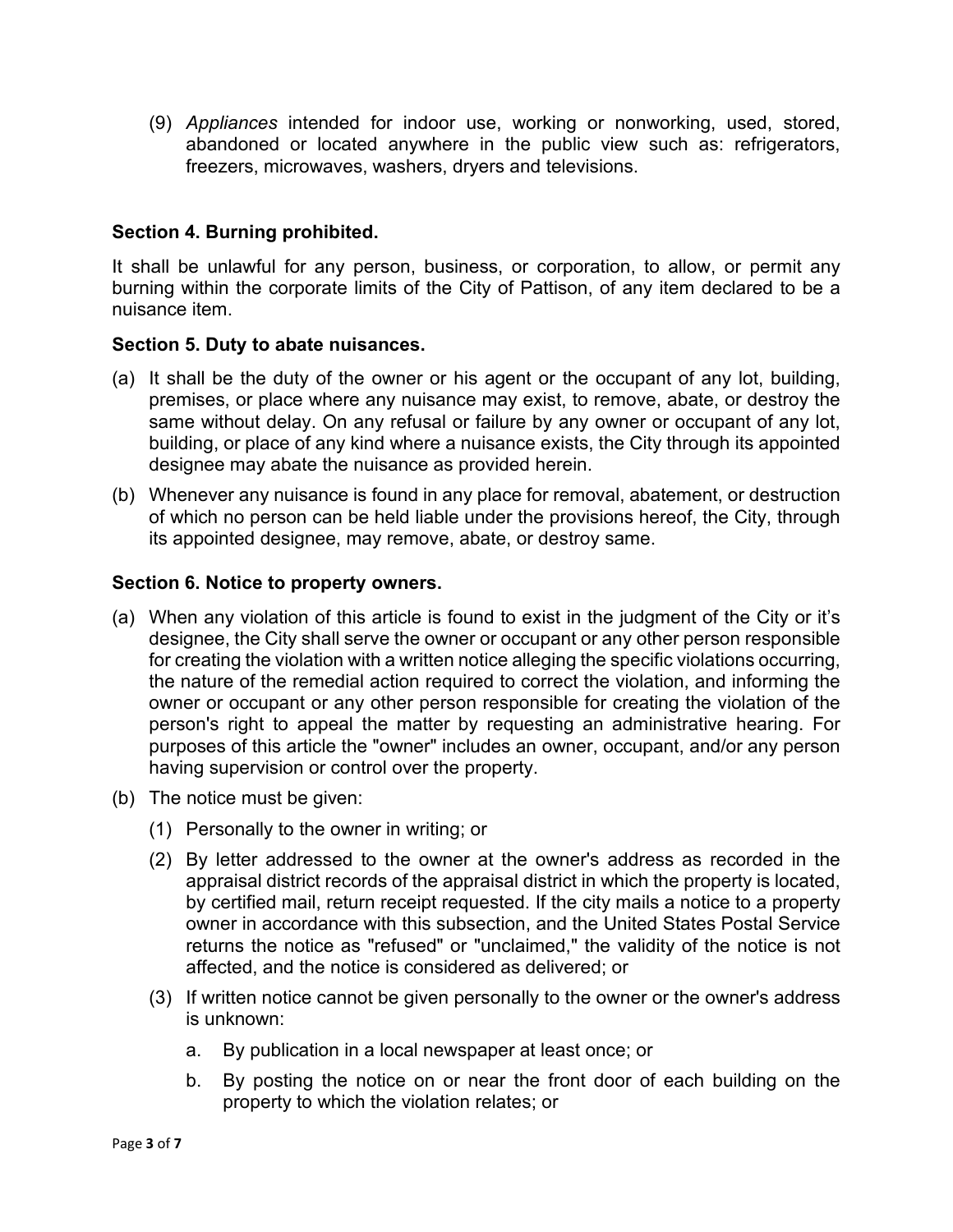- c. By posting the notice on a placard attached to a stake driven into the ground on the property to which the violation relates if the property contains no buildings.
- (c) The notice shall inform the owner:
	- (1) Of each violation occurring on the property;
	- (2) That failure of the owner to abate, or cause abatement of, the violation within ten (10) calendar days of receipt or posting of said notice as provided herein:
		- a. Shall subject the owner to further penalties as set forth in this ordinance; and
		- b. May result in the city abating the nuisance, assessing the costs against the owner and filing a lien on the property; and
	- (3) That if the owner commits another violation of the same kind or nature as described herein on or before the first anniversary of the date of the notice, and the city has not been previously informed, in writing, by the owner of an ownership change, the city, without further notice, may correct the violation at the owner's expense and assess the expense against the property; and
	- (4) An explanation of the property owner's right to request an administrative hearing before the city council or municipal court judge about the city's abatement of the nuisance.
- (d) The city shall conduct an administrative hearing on the abatement of nuisance under this section if, not later than the tenth calendar day after the date of the notice of the nuisance, the property owner files with the municipal court clerk a written request for a hearing.
- (e) An administrative hearing conducted under this section shall be conducted not later than the twentieth day after the date a request for hearing is filed. The owner may testify or present any witnesses or written information relating to the city's abatement of the nuisance.

#### **Section 7. Correction or removal of nuisance by city.**

- (a) If the owner of property, after notification, does not comply with the city's requirements set forth in the notice within ten (10) calendar days after the date of notification, the city may:
	- (1) Perform the abatement or make the improvements required, charge the expenses to the owner of the property, and obtain a lien against the property as provided in this ordinance herein; or
	- (2) Employ the services of a contractor to perform the abatement or make the improvements, charge the expenses of the contractor's services to the owner of the property, and obtain a lien against the property as provided in this ordinance herein; and/or
	- (3) File a complaint against the property owner in the municipal court.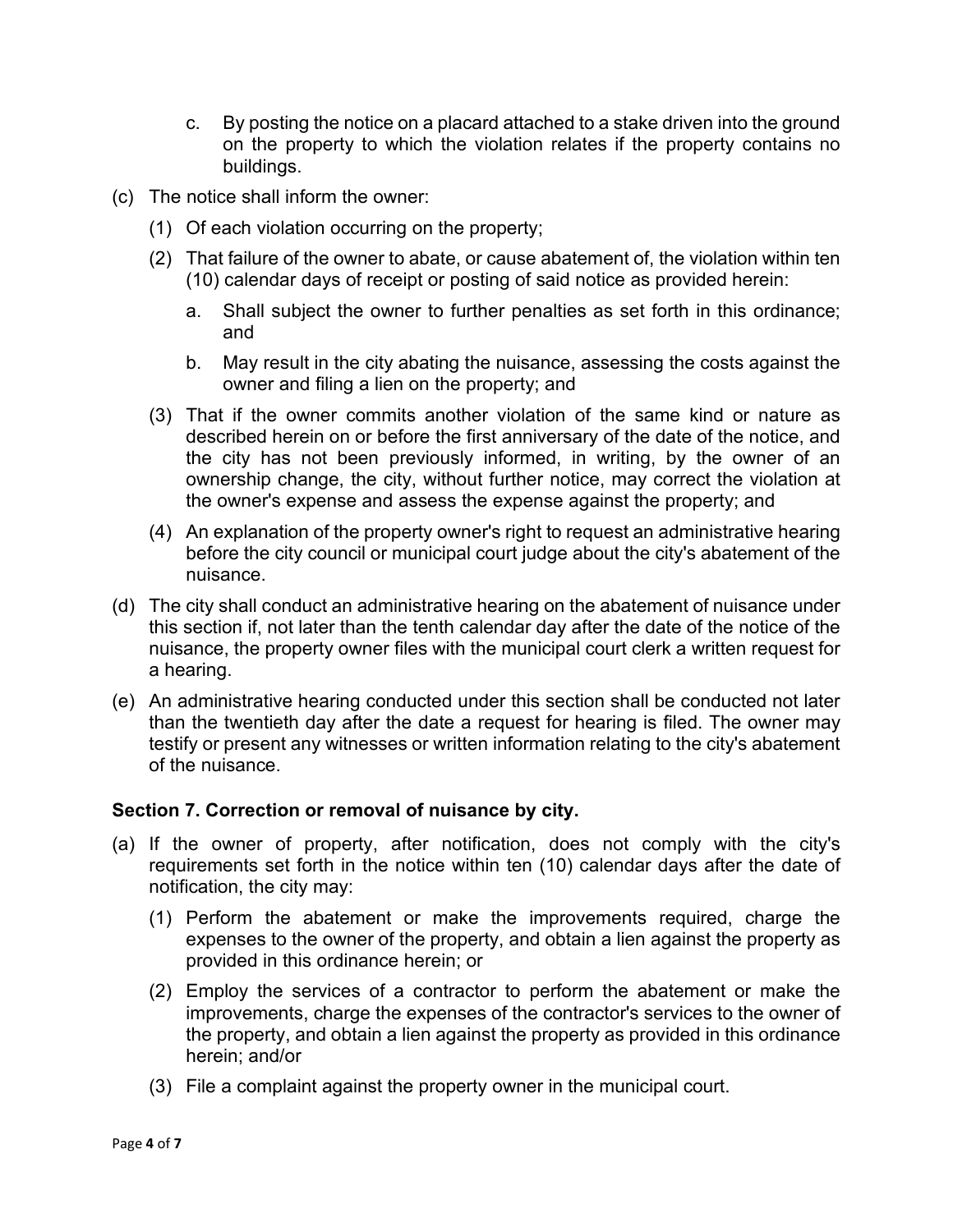### **Section 8. Assessment of expenses; lien.**

- (a) To obtain a lien against the property, the mayor, or designee, designated by the mayor shall file a statement of expenses, including administrative expenses with the county clerk. The lien statement must state the name of the owner, if known, the physical address of the property, and the legal description of the property. The city secretary shall prepare the lien statement and any other document(s) required for perfecting the lien. The lien attaches upon the filing of the lien statement with the county clerk.
- (b) The lien obtained by the city is security for the expenditures made and interest accruing at the rate of ten (10) percent per year on the amount due from the date of payment by the city.
- (c) The lien is inferior only to:
	- (1) Tax liens; and
	- (2) Liens for street improvements.
- (d) The city council may authorize the city attorney to bring a suit for foreclosure in the name of the city to recover the expenditures and interest due.
- (e) The statement of expenses or a certified copy of the statement is prima facie proof of the expenses incurred by the city in doing the work or making the improvements.
- (f) The remedy provided by this section is in addition to any other remedies provided for herein.
- (g) The city council may authorize the city attorney to foreclose a lien on property in a proceeding relating to the property brought under Subchapter E, Chapter 33, Tax Code, Health and Safety Code § 342.001 et seq., or other applicable law.

### **Section 9. Additional authority of city to abate dangerous weeds.**

- (a) The city may abate, without prior notice, weeds that:
	- (1) Have grown higher than forty-eight (48) inches; and
	- (2) Are in immediate danger to the health, life, or safety of any person.
- (b) Not later than the tenth calendar day after the date the city abates weeds under this section, the city shall give notice to the property owner in the manner required in this ordinance.
- (c) The notice shall contain:
	- (1) An identification, which is not required to be a legal description, of the property;
	- (2) A description of the violation that occurred on the property;
	- (3) A statement that the city abated the weeds; and
	- (4) An explanation of the property owner's right to request an administrative hearing before the municipal court judge regarding the city's abatement of the weeds.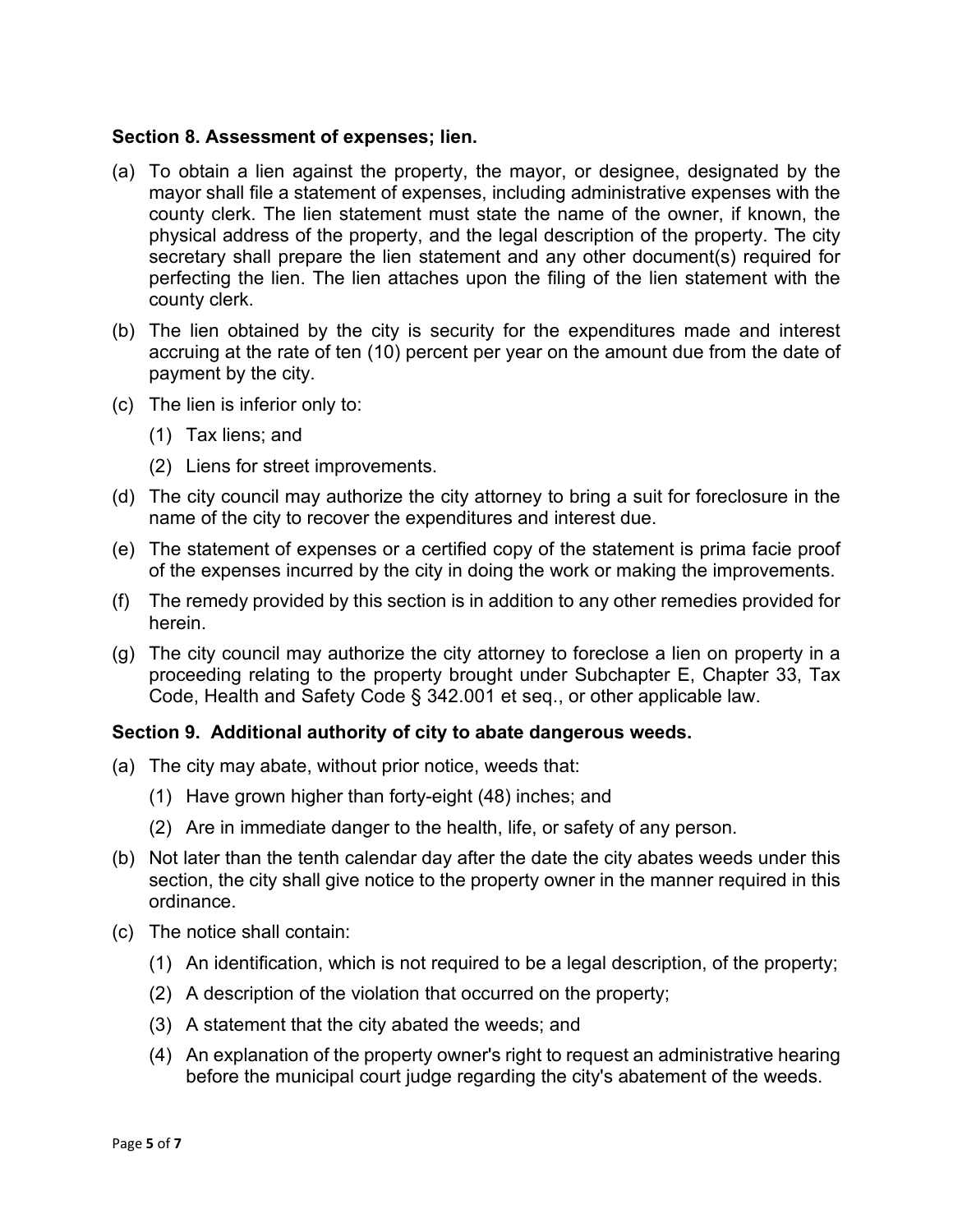- (d) The city shall conduct an administrative hearing on the abatement of weeds under this section if, not later than the thirtieth calendar day after the date of the notice of the abatement of the weeds, the property owner files with the municipal court clerk a written request for a hearing.
- (e) An administrative hearing conducted under this section shall be conducted not later that the twentieth day after the date a request for hearing is filed. The owner may testify or present any witnesses or written information relating to the city's abatement of the weeds.
- (f) The city may assess expenses and create liens under this section in the same manner as it assesses expenses and creates liens pursuant to this ordinance. A lien created under this section is subject to the same conditions as a lien created pursuant to this ordinance.

## **Section 10. Penalty.**

Any person violating any provision of this article shall be deemed guilty of a misdemeanor and upon conviction thereof shall be fined any sum not to exceed two thousand dollars (\$2,000.00) for each violation. Each day a violation continues shall be considered a separate offense.

Any person or corporation who permits, aids, assists, or employs another person or corporation to violate this ordinance shall be deemed in violation of this ordinance as if such person or corporation had actually committed such act or failed to actually perform such act as herein required. Such person or corporate representative need not actually be present at the time of the violation; and a person or corporation may be deemed in violation of this ordinance whenever the act of permitting, aiding, assisting, or employing occurs before or after the violation.

### **Section 11. Abatement of nuisances; other remedies.**

Notwithstanding any penal provision herein, the city attorney is authorized to file suit on behalf of the city for such injunctive relief as may be necessary to abate such nuisance whenever any nuisance as herein defined is found in any place within the city. The city may pursue any available remedy at law or in equity regarding any nuisance as herein defined.

### **Section 12. Severability.**

If any section or part of any section or paragraph of this ordinance is declared invalid or unconstitutional for any reason, it shall not be held to invalidate or impair the validity, force or effect of any other section or sections or part of a section or paragraph of this ordinance.

### **Section 13. Conflict with other ordinances.**

All ordinances or parts inconsistent or in conflict herewith are, to the extent of such inconsistency or conflict, hereby repealed. In the event any clause phrase, provision, sentence, or part of this Ordinance or the application of the same to any person or